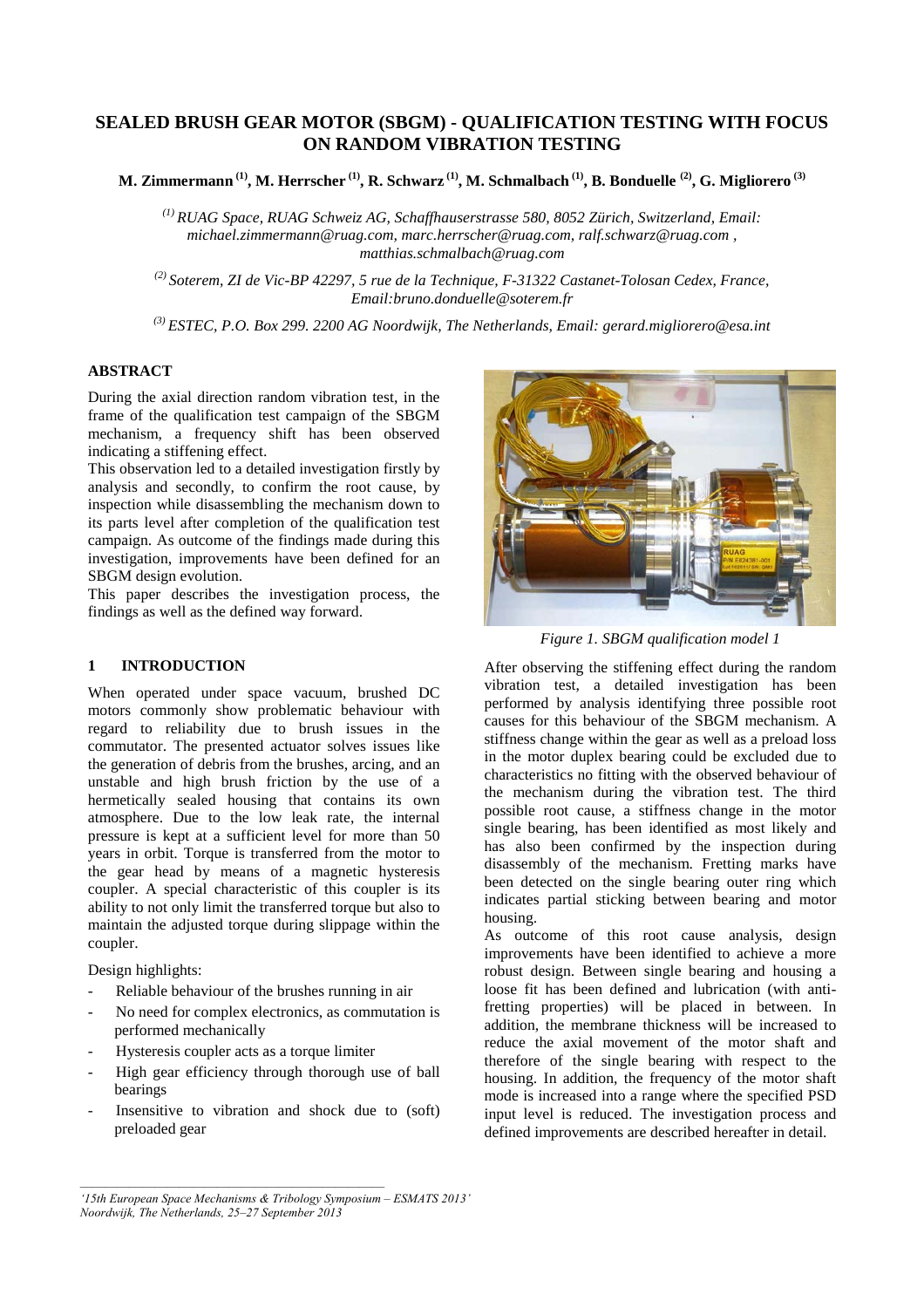#### **2 PRODUCT OVERVIEW**

#### **2.1. SBGM mechanism**

The SBGM actuator consists of a sealed motor with a planetary gearhead attached. A more detailed description of the SBGM and its development approach is shown in [1], [2] and [3]. The SBGM mechanism is depicted in the following figure.



*Figure 2. SBGM overview* 

#### **2.2. Sealed motor**

This brush-type DC motor is equipped with two redundant windings and two commutators on the same shaft. The motor is sealed tight in an air filled housing to avoid reliability problems of the brushes behaviour under vacuum (dust, arcing, brush attrition). The motor torque is transmitted to the gear head through the sealing wall by a hysteresis driver coupler. This coupler consists of magnets implemented onto an internal coupler rotor and externally to a hysteresis material stack, which is driven by the magnets through the titanium casing (no mechanical feed through).

The motor axis is supported with a double bearing on one side and a single (floating) bearing on the other side (as shown in Figure 3).

The stiffness of the motor shaft configuration is mainly driven by the design of the rear membrane (as shown in Figure 3).



*Figure 3. SBGM sealed motor* 

#### **2.3. Gear head**

The gear head is a 4-stage planetary gear with two small stages of the same size and two larger stages with the same diameter but a different width of the gear wheels. The width of the gear wheels is chosen according to their loads and their compatibility with off-the-shelf products (bearings). The gear ratios of the different stages are dimensioned to maximize the gear ratio of the assembly.

### **3 QUALIFICATION TEST CAMPAIGN (QM1)**

Prior to the assembly of the sealed motor and gear head, an acceptance test campaign has been performed at component level (sealed motor and gear head level).

### **3.1. SBGM qualification test flow**

After integrating the motor and the gear head to the SBGM mechanism, the qualification model (QM1) was subjected to a conventional qualification test program as shown in the following figure.



*Figure 4. SBGM qualification test flow* 

The performance tests (like TV tests, generator mode tests, motor mode tests and life testing) in the frame of the SBGM QM1 qualification have been performed successfully throughout the whole test campaign even though the frequency shift during the axial random vibration test was observed.

The remaining content of this paper focuses on the random vibration testing, its (out of specification) results as well as the sub-sequential investigation and the defined way forward.

#### **3.2. Random vibration testing**

The success criteria for the random vibration test campaign are given by the ECCS testing standard (ECSS-E-ST-10-03C):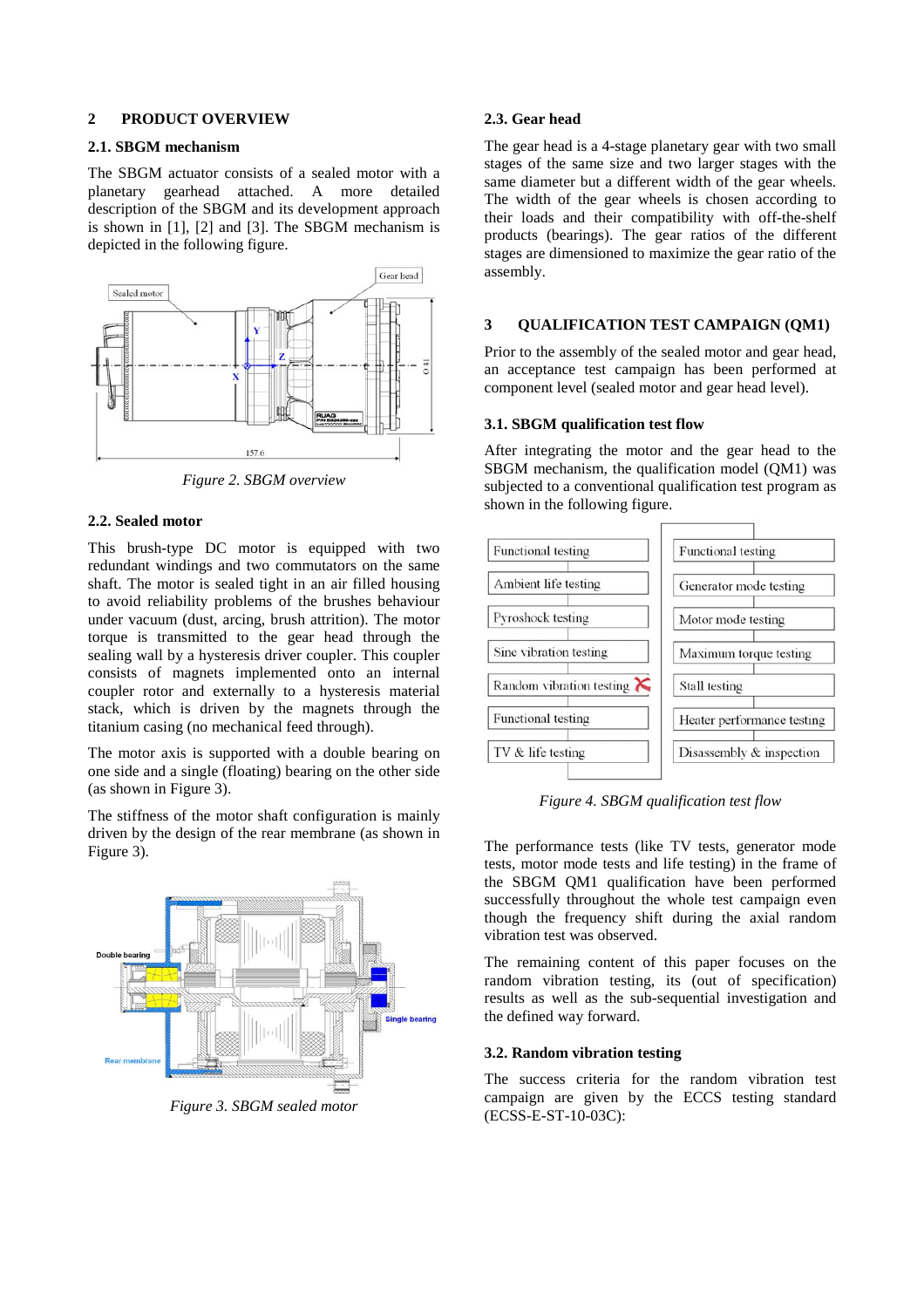- less than 5 % frequency shift, for modes with an effective mass greater than 10 %
- less than 20 % amplitude shift, for modes with an effective mass greater than 10 %

The vibration tests in radial direction (X- and Y-axes) have been performed within the above mentioned requirements; for the axial direction (Z-axis), the frequency shift measured was above the specification (see Table 1).

| <b>SBGM QM1 random vibration testing results</b> |                      |                    |                    |
|--------------------------------------------------|----------------------|--------------------|--------------------|
| Accelerometer<br>position                        | Initial<br>frequency | Final<br>frequency | Frequency<br>shift |
| X-Axis                                           |                      |                    |                    |
| Motor                                            | 754 Hz               | 733 Hz             | $-3\%$             |
| Gear head                                        | 733 Hz               | 708 Hz             | $-3\%$             |
| Y-Axis                                           |                      |                    |                    |
| Motor                                            | 734 Hz               | 729 Hz             | $-1\%$             |
| Gear head                                        | 754 Hz               | 733 Hz             | $-3\%$             |
| Z-Axis                                           |                      |                    |                    |
| Motor                                            | 811 Hz               | 900 Hz             | $+11\%$            |
| Gear head                                        | 811 Hz               | 900 Hz             | $+11\%$            |

*Table 1. SBGM random vibration test results* 

## **4 INVESTIGATION**

#### **4.1. Investigation by analysis**

#### 4.1.1. Overview

Due to the too high frequency shift of the SBGM during the Z-axis random vibration test, a detailed investigation by analysis has been performed.

The frequency shift measured for the Z-axis configuration concerns the main mode of the motor end around 825 Hz (see Figure 5).



*Figure 5. SBGM mode 8 (825 Hz)* 

The following possible failure cases have been identified as possible causes of the frequency shift during the Z-axis vibration test:

- Gear stiffness change
- Preload loss in motor duplex bearing
- Stiffness change in motor single bearing

### 4.1.2 Gear stiffness change

The hypothesis that the gear causes the frequency shift has been assessed as very unlikely for the following reasons:

- The concerned mode is driven by the thickness of the rear membrane and the stiffness of the duplex and single motor bearings (as shown in Figure 3).
- A sensitivity analysis with different contact stiffness inside the gear does not lead to any frequency shift in Z-direction.

#### 4.1.3. Preload loss in motor duplex bearing

The hypothesis of a preload loss at motor duplex bearing is assessed to be very unlikely because it would lead to a permanent stiffness reduction (and therefore to a decrease of the final eigenfrequency compared to the initial frequency).

### 4.1.4. Stiffness change in motor single bearing

For the third failure case, a stiffness change of the motor is assumed due to a change of the stiffness in the motor single bearing configuration.



*Figure 6. SBGM motor - single bearing configuration* 

The single bearing configuration is shown in Figure 6 and has the following characterisation:

- Bearing type: deep groove ball bearing.
- Inner & outer rings are transition fitted to shaft and housing (can be loose or press fit).
- Both bearing rings and magnetic coupling disc are free floating without any surface coating or lubrication.
- A slight preload  $(\leq 1 \text{ N})$  is applied using a spring washer at the outer ring. This preload is based on consideration of acceleration force acting on the outer bearing race mass only.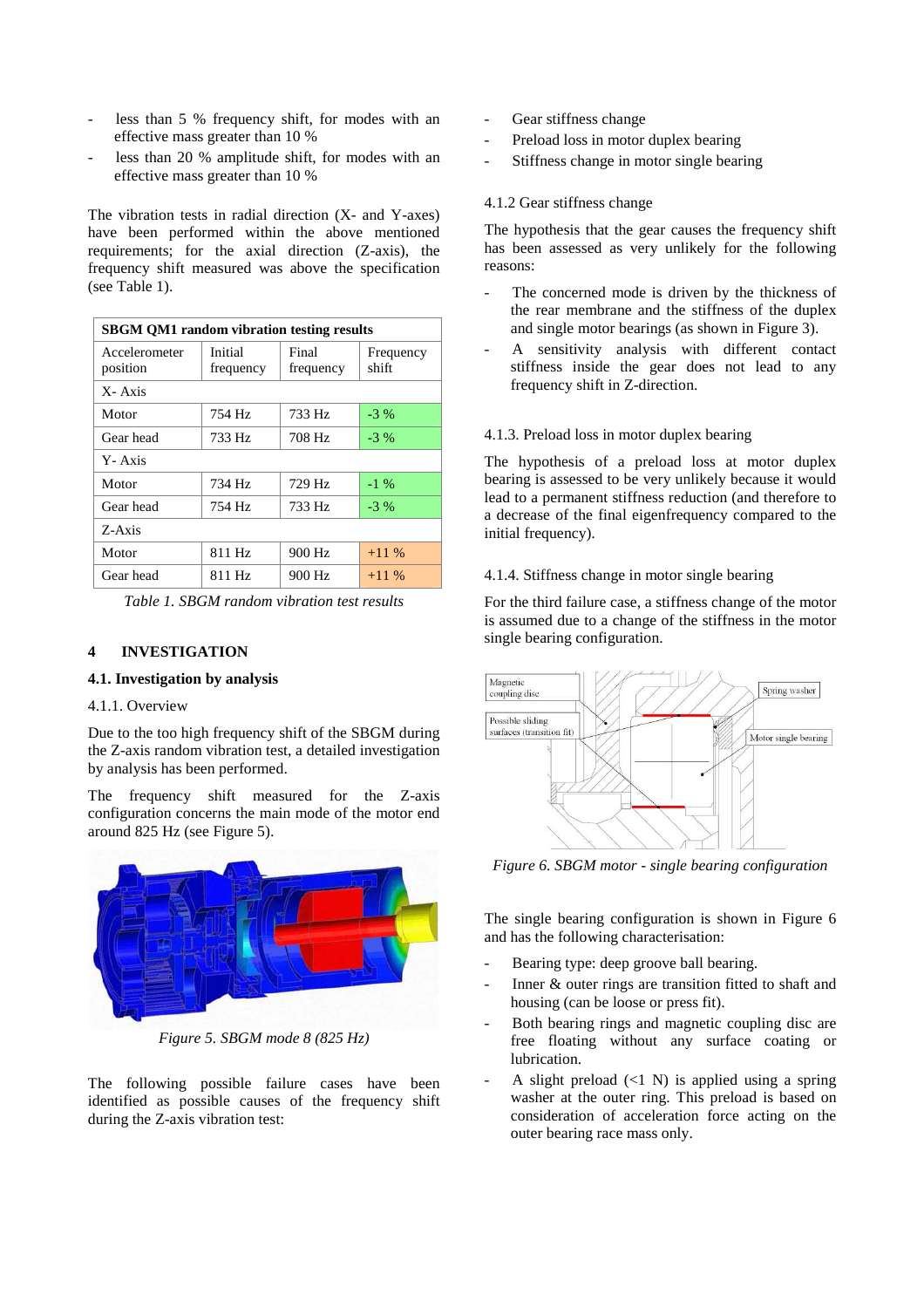The following stiffness change scenarios may have occurred:

- Under axial random vibration load, there will be relative motion between the end of the motor shaft and the housing. As the surfaces are uncoated, this could lead to significant fretting wear on the outer ring and/or inner ring (as highlighted in red on Figure 6 and Figure 7) leading to possible adhesion.
- Depending on where the adhesion occurs (partial sticking between bearing and motor housing respectively motor shaft) it could generate an axial load on the single bearing and also on the duplex bearing. This would imply an increase in stiffness of the system.



*Figure 7. Illustration of sliding of bearing rings* 

According to FE predictions based on correlation with QM test results, assuming the end of the motor shaft was axially free, approximately 1'300 N would have been encountered at 0dB random on the duplex bearing of the motor shaft. This corresponds to a real motion of about +/- 0.2mm of the motor shaft. This amount is considered to be more than sufficient to cause fretting wear. Assuming the single bearing is no longer free, this will result in an increase of stiffness and frequency as also observed during the test. The following plot shows the predicted frequency increase due to this effect:



*Figure 8. LLS prediction at motor level for Z-axis vibrations - nominal & jammed single bearing* 

#### 4.1.5. Conclusion of analysis investigation

The hypothesis of stiffness change at motor level due to the design of the floating (single) bearing on the motor shaft is the most probable. The frequency increase of the prediction (Figure 8) corresponds with the results seen during the random vibration test.

To confirm the root cause analysis, it was agreed to perform a detailed inspection during disassembly of the motor (as well as of the gear) at the end of the qualification test campaign.

# **4.2. Investigation by disassembly and inspection**

After finalising the qualification test campaign with the QM1, the SBGM has been dismounted and a detailed inspection, including strip down to parts level, has been performed.

On gear head level nothing unexpected has been found during the disassembly and inspection. This confirms the hypothesis that the frequency shift has not been caused by a change of the gear stiffness.

The inspection of the motor duplex bearing did not show any signs of degradation. Therefore, this root has also been excluded.

During the motor disassembly, special focus has been given to the contact surfaces of the single bearing and the counterpart location of the motor shaft and motor housing.

The inspection of the motor has shown the following observations with respect to the single bearing configuration:

- Traces of friction and probably fretting corrosion visible on the single bearing outer ring (6 blackened zones around the outer ring as shown in Figure 9). On the counterpart (titanium casing bush) some limited axial marks are visible.
- Axial scratches with some minor material deformation in axial direction visible on the rotor shaft at the location of the single (front) bearing. This is most probably a normal result of the assembly process due to the press fit. No signs of movement between the parts (no wear or attrition) could be seen (as shown in Figure 10).



*Figure 9. Traces of friction (single bearing outer ring)*